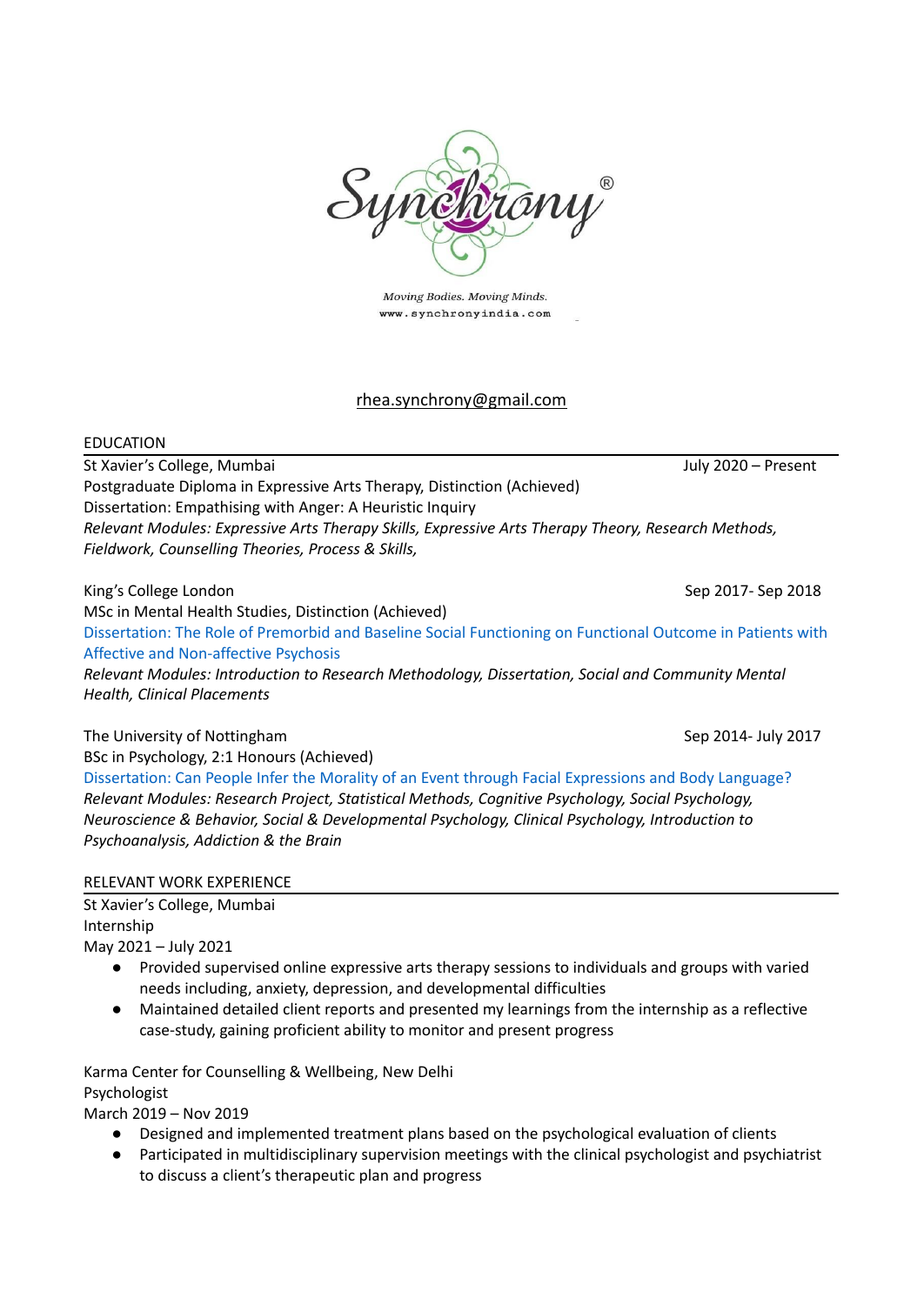● Developed and delivered weekly workshops for psychology interns on mental health topics, and consistently received positive evaluations

King's College London, London Research Volunteer

Oct 2018 – Jan 2019

- Assisted members of the Genetics and Psychosis (GAP) team in clinical assessment compilation and manual participant data entry
- **●** Shadowed the administration of clinical assessments by research associates and recognised the significance of empathy and precision for comprehensive assessment administration

Mother and Baby Unit, South London and Maudsley NHS Foundation Trust, London Graduate Placement

Oct 2018 – Jan 2019

- Observed family-based therapeutic sessions for mothers with psychosis and developed healthy patient rapport while psycho-educating family members about a mother's mental health and how they can help manage it
- Participated in multidisciplinary ward rounds where improvements regarding a mother's care are planned and discussed
- Created a database of aggressive and self-harm behaviour at the unit before and after the implementation of Dialectical Behaviour Therapy by clinical psychologists. This was further presented by psychologists at a DBT training event to review its effectiveness

Occupational Therapy Department, South London and Maudsley NHS Foundation Trust, London Occupational Therapy Assistant & Workshop Co-Facilitator

Mar 2018 – Jan 2019

- Co-facilitated the running of specific occupational therapy activity groups (for 5-10 individuals) involving principles of cognitive behavioural therapy (behavioural activation & graded exposure)**,** e.g., woodwork, jewellery making
- Engaged with patients from anxiety, depression, psychosis, and forensic units on an individual basis and in group settings to establish realistic goals and enable occupational function
- **●** Documented patient progress in therapeutic sessions

The University of Nottingham, Nottingham Research Volunteer

April 2016 - June 2016

● Led the recruitment of participants, collection, and analysis of data for a virtual maze task designed to investigate the representations underlying route learning while meeting critical deadlines and maintaining ethical standards of practice